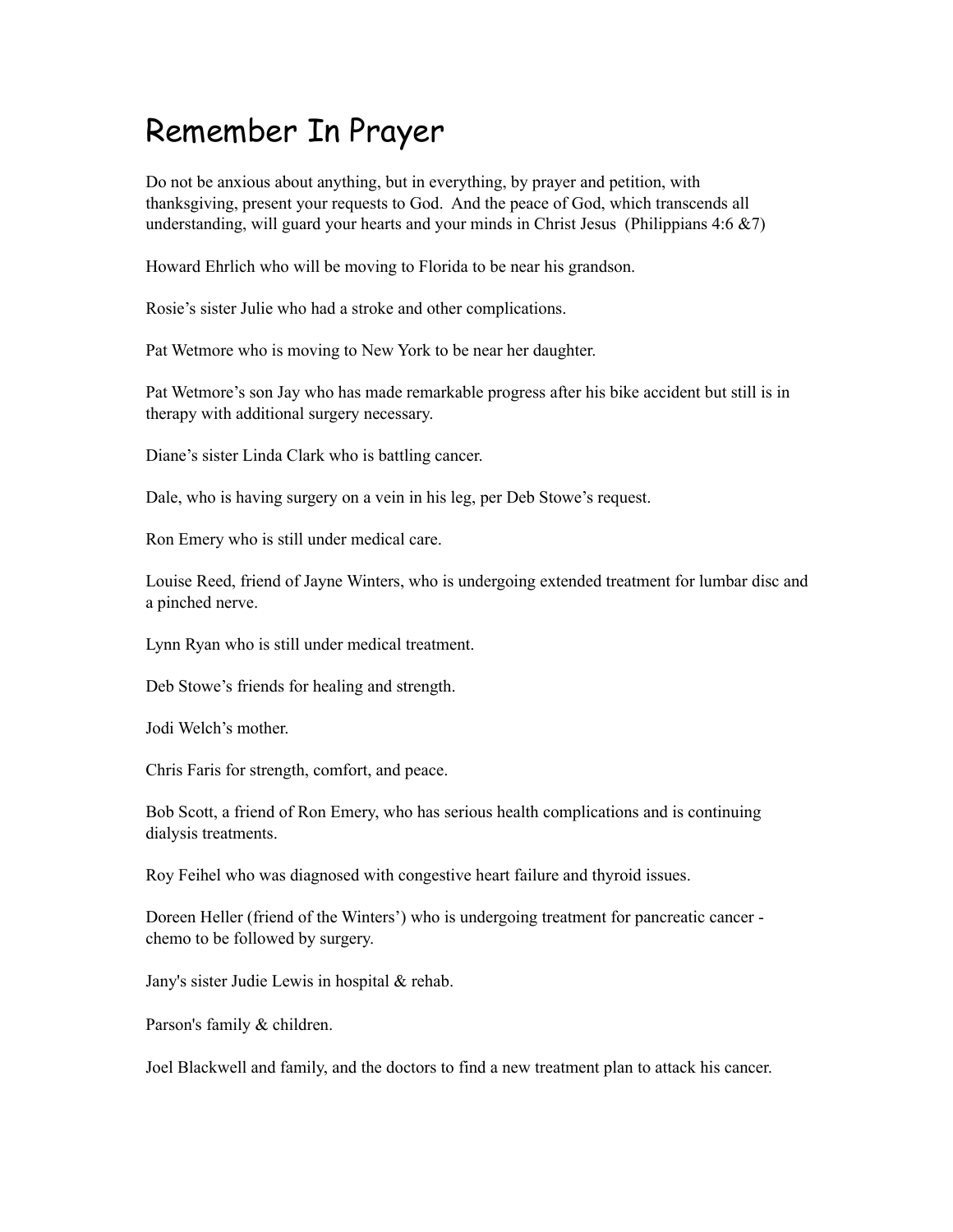Continued Prayers for Churchill's mother Hannah who is now home recovering.

Debbie Dinsmore who has breast cancer.

Brooke Ireland (friend of Jayne Winters)-keep her in prayers as she continues with severe pain of chronic costochondritis.

Josh Woodward – healing from Sepsis.

Bob, a friend of Bill Childs, who is fighting cancer.

Continued healing for Dale Conley.

Chris' friend Earl for healing & his brother John for guidance.

David Rogers healing from Hip surgery.

Lindsey's Dad who has a severe eye condition.

Kathy, Steve Rawson's cousin, who is being treated for cancer.

Benjamin Mosher recovering from a brain tumor.

Shawn McIntyre healing for his family.

Pastor Paul's parents for continued healing with health issues.

Joanne Austin prayers for Healing.

Churchills family & People from Cameroon for peace & resolution.

Mary-Lee Beffa – (Bernie's sister) – For strength and comfort.

George Schemanske **–** who is recovering from a broken hip and MRSA.

Julie - (Rosie's sister) - please pray for direction in her life.

Janelle Clark**-** (Diane's niece)-pray for healing.

Theresa Welch – (Bernie's sister) – for strength and comfort.

Mike Mossler – who is still having back problems.

Master Staff Sgt. Matthew Kent, and all who are serving in harm's way. Praise God for those who have returned home safely.